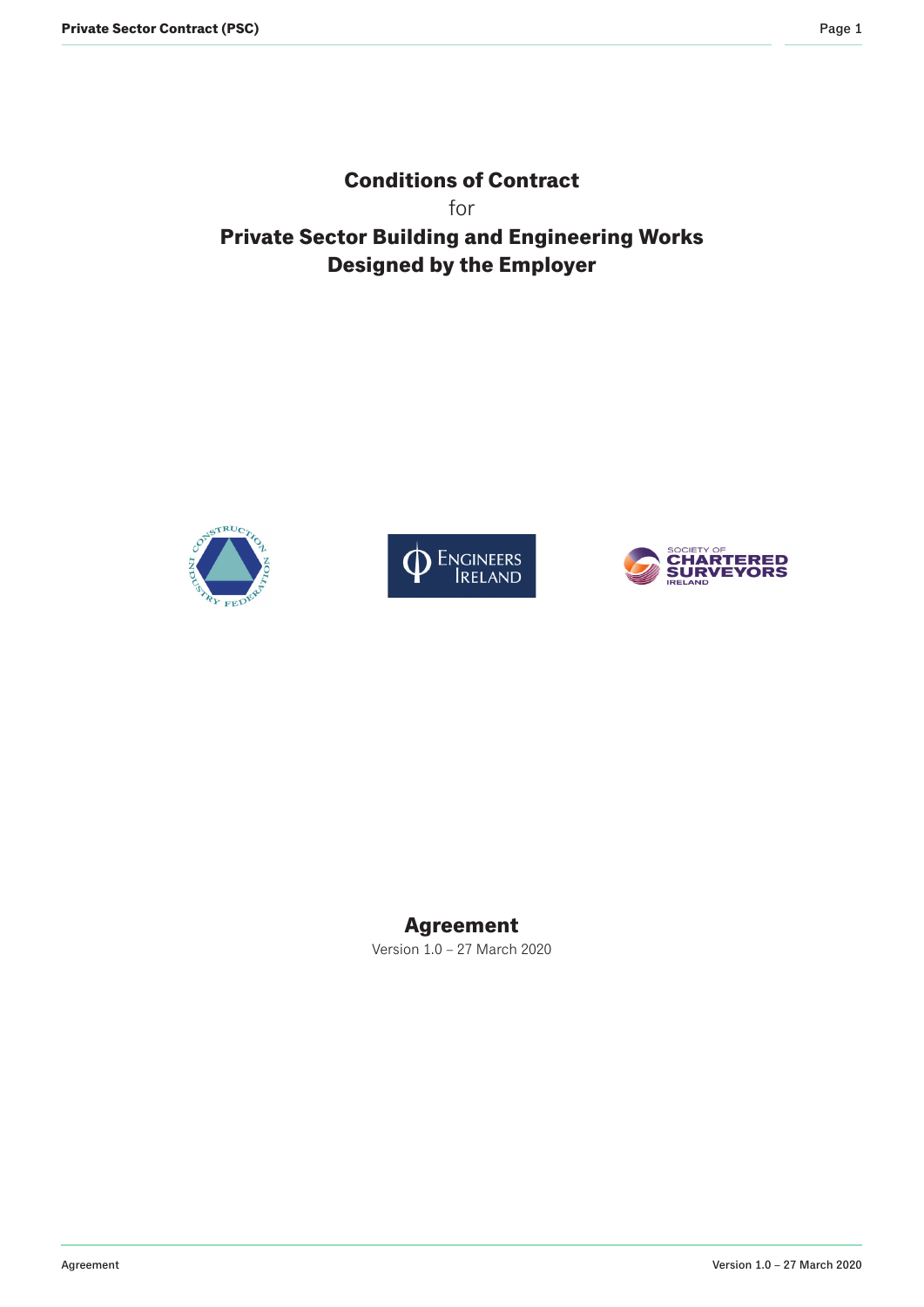# **AGREEMENT**

**THIS AGREEMENT** is made on ……………………..............................…………………………. [date]

| <b>BETWEEN: The Employer</b>                                     |  |
|------------------------------------------------------------------|--|
| Principal Office of the Employer                                 |  |
| <b>AND</b>                                                       |  |
| The Contractor                                                   |  |
| Registered office / principal place<br>of business of Contractor |  |

### **BACKGROUND**

The Employer has accepted the Contractor's tender dated subject to any matters agreed post tender to complete the Works, described in the Tender Documents as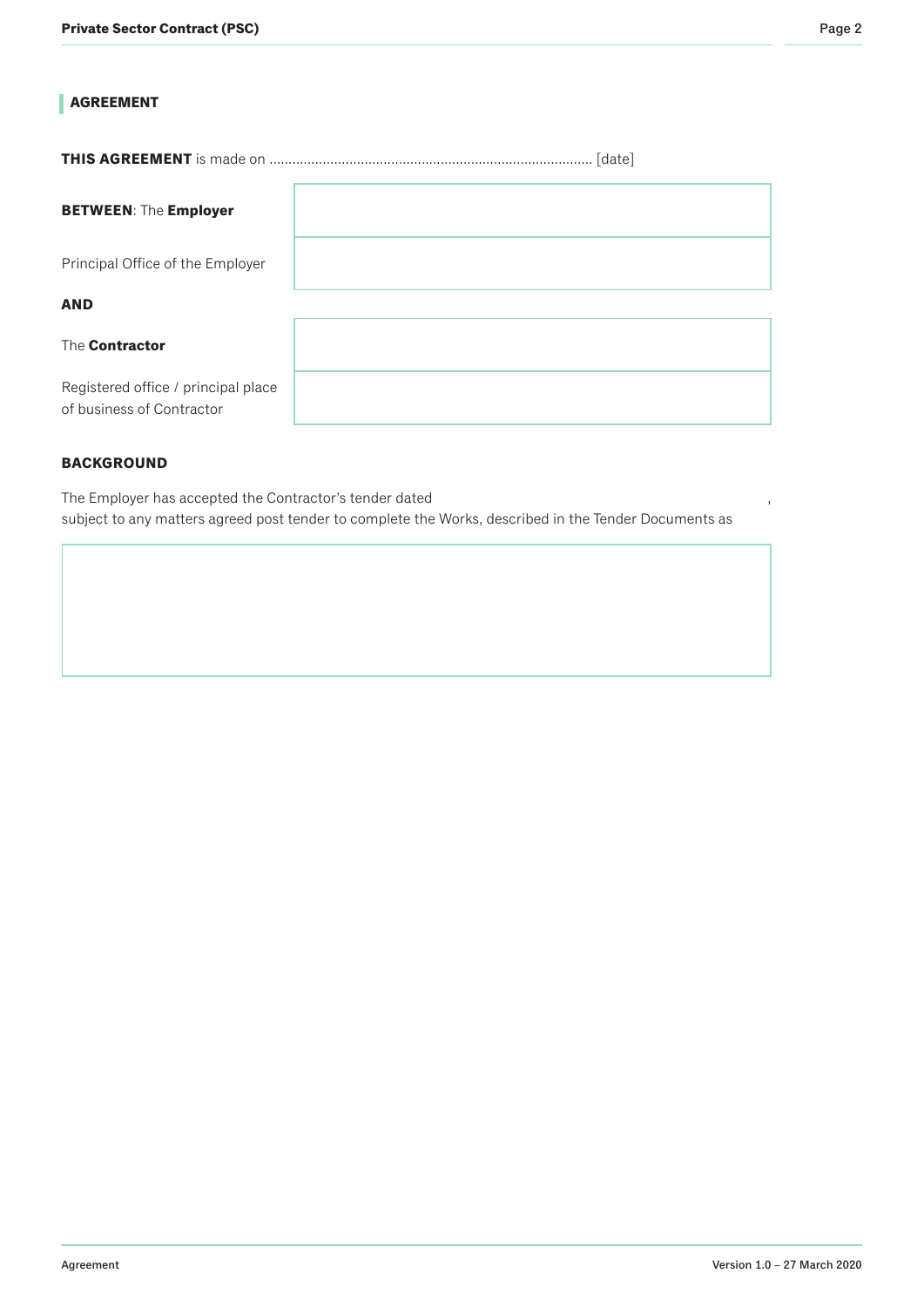#### **THE EMPLOYER AND THE CONTRACTOR AGREE** as follows:

- **Article 1** The Contractor shall execute and complete the Works subject to and in accordance with the Contract and shall comply with its other obligations in the Contract.
- Article 2 The Employer shall pay the Contractor the Contract Sum subject to and in accordance with the Contract and shall comply with its other obligations in Contract.

### **Article 3** The initial Contract Sum is

| Insert in words                            |  |
|--------------------------------------------|--|
|                                            |  |
|                                            |  |
|                                            |  |
|                                            |  |
|                                            |  |
|                                            |  |
|                                            |  |
|                                            |  |
|                                            |  |
|                                            |  |
|                                            |  |
|                                            |  |
|                                            |  |
| (€<br>). This sum includes / excludes VAT. |  |

The initial Contract Sum shall only be adjusted when the Contract says so.

**Article 4** The Contractor has satisfied itself before entering into the Contract of all the circumstances that may affect the cost of executing and completing the Works and of the correctness and sufficiency of the Contract Sum to cover the cost of performing the Contract. The Contractor has included in the initial Contract Sum for the performance of all its obligations under the Contract, except for events for which the Contract provides for adjustment of the Contract Sum.

### Article 5 The Contract consists of the following documents:-

- » this Agreement
- » the Contractor's tender, the Letter of Acceptance, if any, and any post-tender clarifications
- » the attached Conditions and completed Schedule
- » the Works Requirements, completed Bill of Quantities, and Works Proposals identified in the attached Schedule
- » the BIM Protocol

# **Article 6** The Contract takes effect from the Contract Date.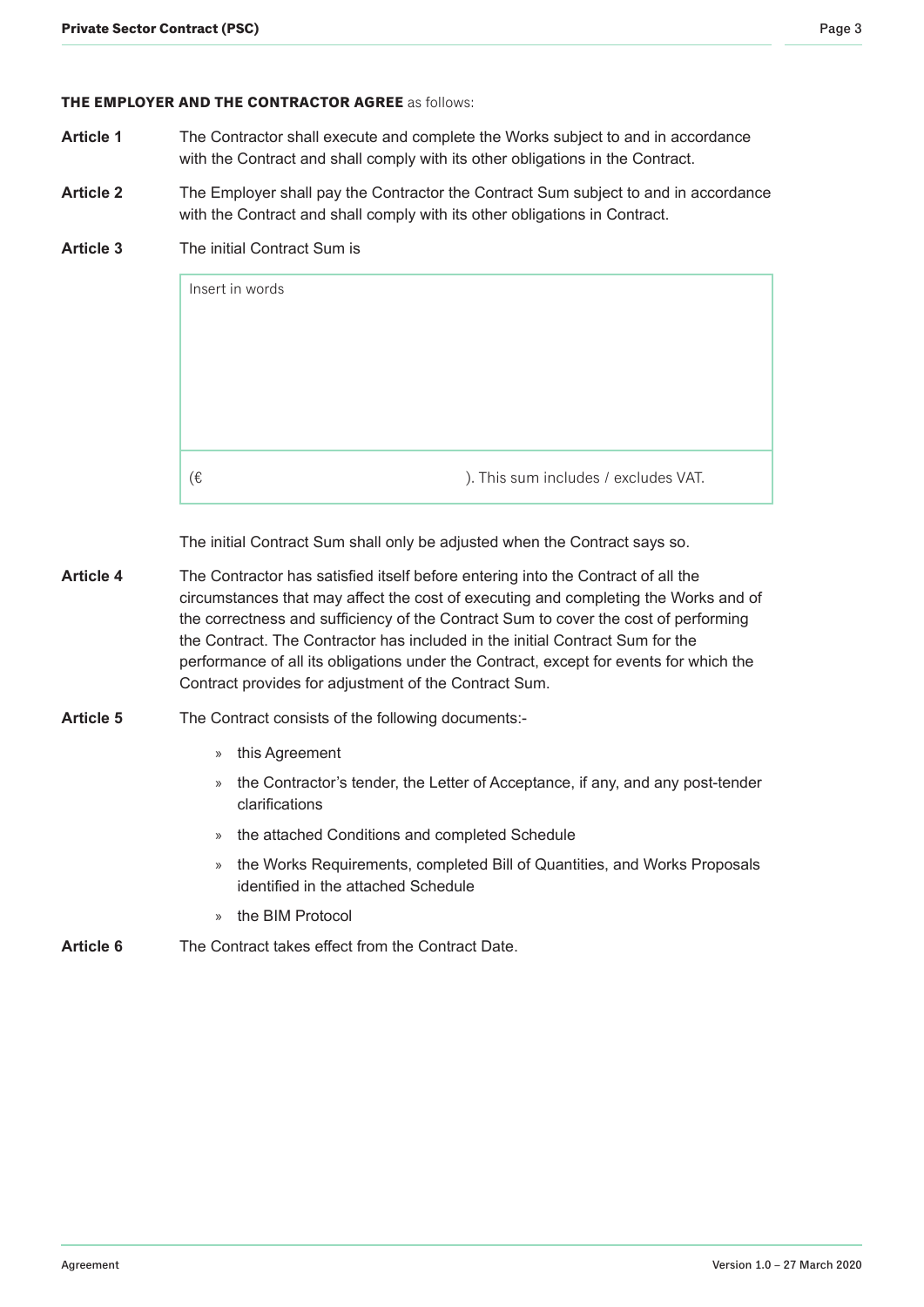# **The Employer Given under the Employer's seal**

Affix Employer's Seal

Signatures of persons authorised to authenticate the seal:

OR

#### **Signed on behalf of the Employer:**

Signature of person authorised to sign contracts on behalf of the Employer:

### **In the presence of**

Name of witness

Signature of witness

Witness's occupation

Witness's address